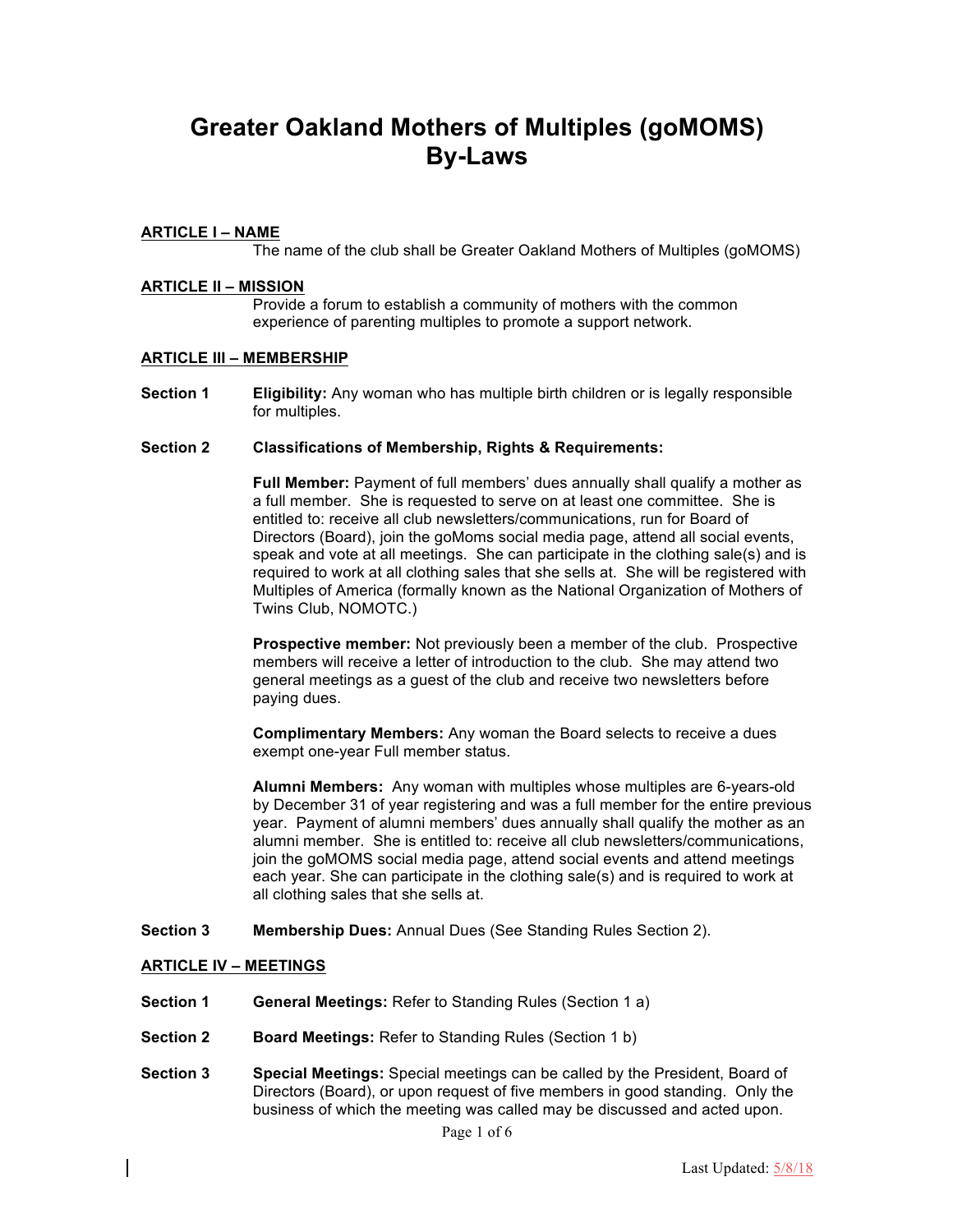## **ARTICLE V – BOARD OF DIRECTORS (BOARD)**

| <b>Section 1</b> | Board positions and hierarchy: President, Vice-President, Treasurer,<br>Membership Coordinator, Mom's Chat Coordinator, Newsletter Editor, Committee<br>Chair Coordinator, Secretary, Fundraising Chair, Website Administrator, Sale<br>Coordinator, Alumni Representative.                                                                                                                                    |  |
|------------------|----------------------------------------------------------------------------------------------------------------------------------------------------------------------------------------------------------------------------------------------------------------------------------------------------------------------------------------------------------------------------------------------------------------|--|
| <b>Section 2</b> | <b>Term:</b> Elected Board members serve for one year from installation (June).                                                                                                                                                                                                                                                                                                                                |  |
| <b>Section 3</b> | Voting: For transaction of business of the elected Board a quorum (two-thirds of<br>board members) must be present. One vote over one-half of the total members<br>present shall be necessary for motion to pass.                                                                                                                                                                                              |  |
| <b>Section 4</b> | <b>Qualifications:</b><br>President: Nominee for President should have served actively on the Board for<br>a full year within the last three years.                                                                                                                                                                                                                                                            |  |
|                  | All other Board positions: A nominee for any office (other than President)<br>should have attended at least three general meetings in the past year.                                                                                                                                                                                                                                                           |  |
| <b>Section 5</b> | Vacancies: The Vice-President(s) shall fill a vacancy in the office of the<br>President. All other Board positions shall be filled by a majority vote of the<br>members present at any general meeting (with no prior written notice).                                                                                                                                                                         |  |
| <b>Section 6</b> | <b>Resignation:</b> If an officer is unable to perform the duties assigned to her, she<br>should submit her resignation, in writing, to the President. In the case of the<br>President, she will submit written resignation to the Board. Upon the return of all<br>club property, the office will be declared vacant to be filled as stated above.                                                            |  |
| <b>Section 7</b> | General Duties: Attend all general, Board, and special meetings or ask another<br>member to attend in her absence. Keep an up-to-date manual including her<br>duties, activities, current by-laws (and attachments) and procedures, as well as<br>keeping records for previous years as reference. Report to the membership<br>periodically, both at meetings and in the newsletter. Prepare two copies of her |  |

annual report: one copy to be turned into the President by the May board meeting and one copy is to be placed in the procedure manual pertaining to her position. Submit itemized receipts of expenses to the treasurer (along with a "check Request" form) for reimbursement. Amounts of \$25 over the budgeted amounts shall be approved by a majority vote of board members present at any board meeting.

#### **Section 8 Specific Duties:**

**All Board Positions:** Must have email and Internet access, and an active social media account.

**President:** Provide general supervision of goMOMS in accordance with the directives of the members and presides at all Board meetings (according to the agenda she has prepared). Report regularly to the membership via the newsletter. Serve as ex-officio member of all committees. Coordinate the September welcome meeting and the June installation dinner. Contact the other members of the Board to make emergency decisions. The President and two people from the general membership will serve as the auditing committee at year's end and review the treasurer's records. Also will make sure tax exemption forms are timely filed with Multiples of America as well as serves as Resident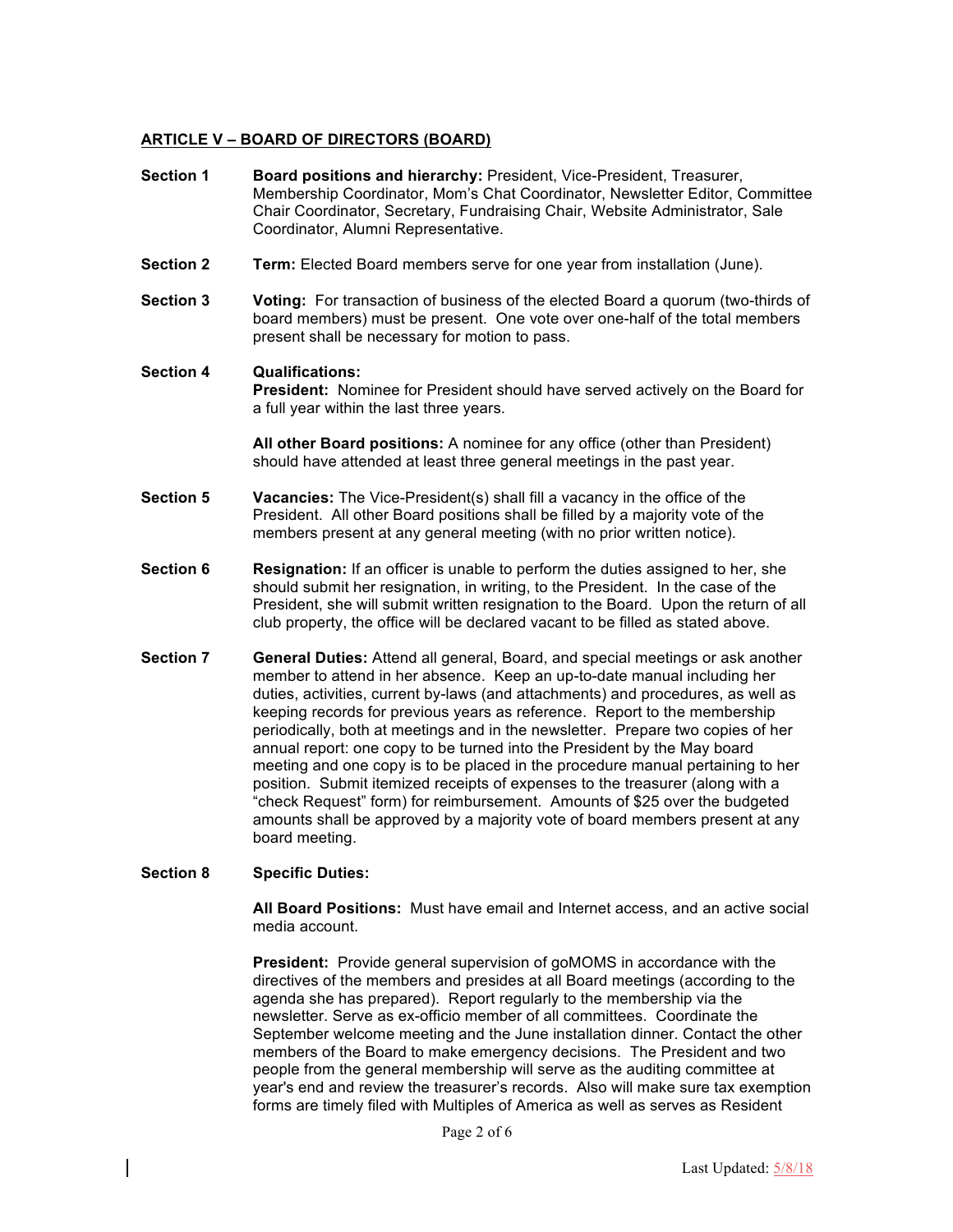Agent (see standing rules.) Maintains Gmail account: gomomspresident@gmail.com.

**Vice-President and/or Co-Vice President:** Coordinate necessary arrangements for all general meetings (except the September welcome meeting, the April spa night, and the June instillation dinner). This includes speakers and locations. The vice president(s) must attend and run these meetings. Provide a monthly article to the newsletter regarding meetings' events. Compile a calendar of events for the upcoming year based on direction of all Board members. Serve as chairwoman/women of the nominating committee. Assume all duties of the President in her absence or resignation. Maintains Gmail account: gomomsvicepresident@gmail.com.

**Treasurer:** Conduct all banking transactions (deposits and check-writing) on behalf of the club and keeps current records of all receipts and expenditures. Provide a Treasurer's report in the newsletter each month and report at each Board meeting on the current financial status. Prepare a proposed budget for her year of service. File incorporation and banking papers for the year. Provide the financial records for audit before the close of the fiscal year (June Board meeting). Clothing sale responsibilities include: Prepare for and attend the two clothing sales. Also responsible for: obtaining petty cash and the night deposit bags, all monetary compilations and deposits, and the preparation of sellers' checks. *Special Skills* – The treasurer should have a working knowledge of Excel & MS Money (or comparable programs). Maintains Gmail account: gomomstreasurer@gmail.com.

**Membership Coordinator:** Perform all administrative functions of membership and explore ways of increasing and strengthening club membership. Maintain a database of all members (and pertinent information) both present and past. Compile current Member & Resource Directories and keep them updated monthly (available upon request). Collect membership dues and forward to Treasurer. Provide the newsletter editor with all names and email/addresses of members and provide an article of information regarding member statistics. Also required to provide the newsletter editor with information regarding prospective members. Required to attend September's general meeting. Required to bring membership forms to all general membership meetings. Clothing sale responsibilities include: providing a current member list to the Clothing Sale Chairwoman before each sale. Work with resident agent to make sure Incorporation Papers are filed. *Special Skills* – The Membership coordinator should have a working knowledge of Excel (or comparable program) and/or database experience. Maintains Gmail account: gomomsmembership@gmail.com. See also National Representative.

**Mom's Chat Coordinator(s):** Focus on the needs of prospective moms and moms with multiples under age one. Contact all prospective members with a letter of introduction to goMOMS and provide information about our club and multiple births. Host MOM's chat one-hour before general meetings. Contact new mothers and assess their need of resources. Keep track of the birth of new mom's babies and send congratulations. Provide newsletter editor/webmaster with birth announcements. Coordinate the April spa night. Required to attend September's general meeting. Assist coordinating meals requested by new moms with the goMoms Meal Coordinator (if applicable.) Maintains Gmail account: gomomsnewmoms@gmail.com.

**Newsletter Editor:** Compile newsletter reports from all members, board and chairwomen, monthly. Email all members a copy of the newsletter at the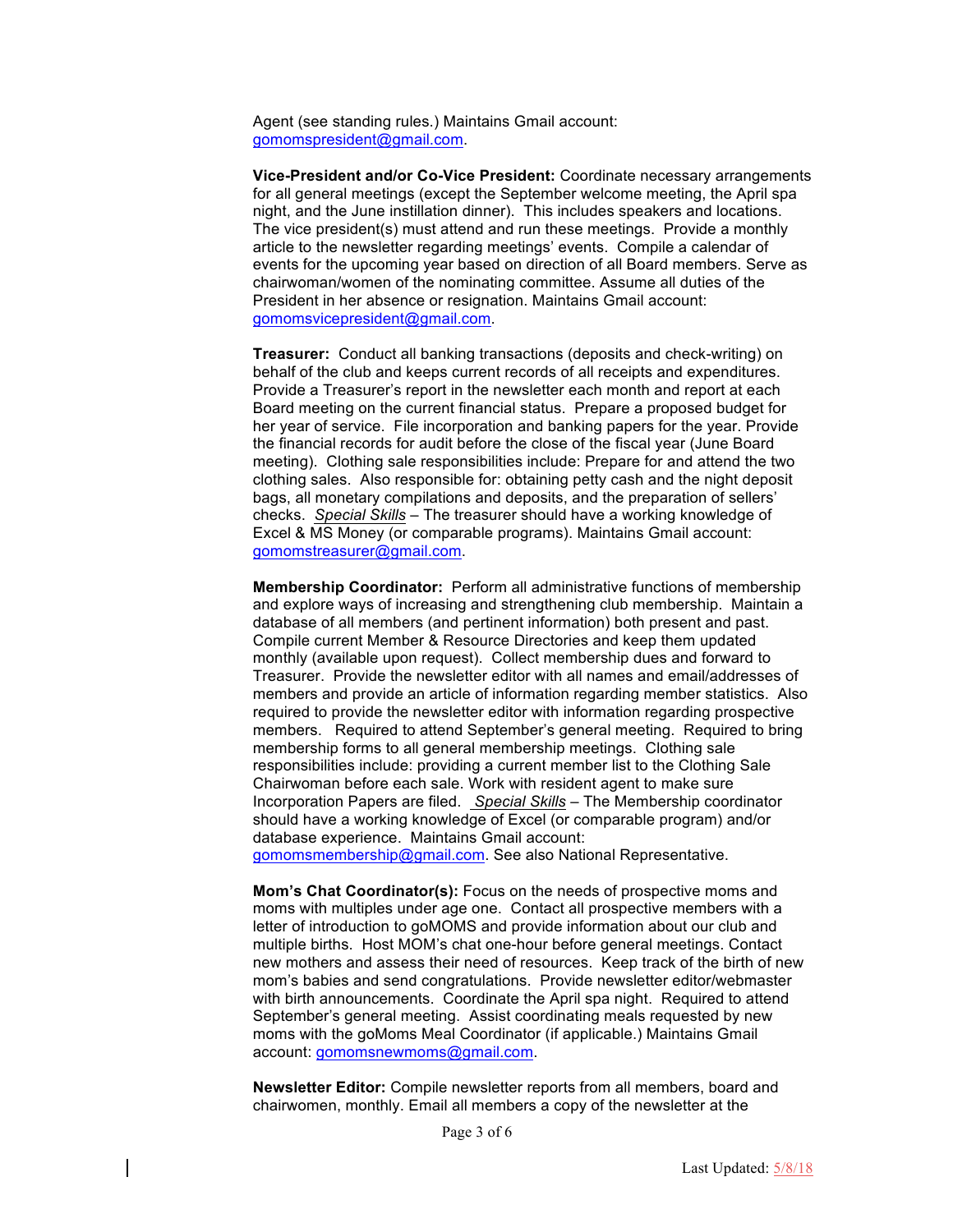beginning of each month. Maintain a copy of each newsletter in a permanent file. *Special Skills* – Working knowledge of a publishing program (e.g. Publisher) and FTP access. Maintains Gmail account: gomomsnewsletter@gmail.com.

**Committee Chair Coordinator(s):** Solicit committee volunteers from the club. Contact all committee members. Explain the following: duties, budget, expense reimbursement, deadlines, and newsletter article submission. Assist and answer their questions throughout the year. Track all club property related to committees (e.g. meeting supplies, disposable meal ware, etc.) and makes certain that it is transferred properly. Compile a list of proposed committees with proposed budget amounts and present to the Board for consideration by the May Board Meeting. Maintains Gmail account: gomomscommittee@gmail.com.

**Secretary:** Record all decisions discussed at board meetings. Email the meeting minutes to board members in a timely manner. Keep one copy of all minutes in the permanent minute's book, and send a condensed version to the newsletter Editor. Bring minutes from the previous two years for reference to all general and board meetings. Handle all correspondence for the club, including thank you notes to guest speakers and others that assist goMOMS. Keep and maintain the original copy of goMOMS Standing Rules/By-laws noting changes throughout term. Maintain list of club advertising and update as needed. Create and distribute event invitations through electronic invitation service for all meetings, parties, MNO, playgroups, etc. Maintains Gmail account: gomomssecretary@gmail.com.

**Fundraising Coordinator(s):** Coordinate all fundraising activities of the club – including the November Auction, Kroger Community Rewards, etc. Work with the Treasurer to determine the level of fund raising needed. Chair the annual auction which includes soliciting donations from outside sources. Conduct a 50/50 raffle at each meeting (when allowed at the venue). Compile a list of possible fundraisers for the club and present at the September board meeting. Maintain a listing of previous donors including contacts and addresses. Maintains Gmail account: gomomsfundraising@gmail.com.

**Alumni Representative:** The Alumni Representative should hold current alumni membership status and serves as a liaison between goMOMS alumni members and the board. She will work with the Membership Coordinator to maintain and strengthen alumni membership. She will also plan any alumni only events. Maintains Gmail account: gomomsalumni@gmail.com.

**National Representative:** The National Representative serves as a liaison between goMoms members and Multiples of America. She should share important communications from Multiples of America, be available to answer questions about the benefits of national membership and help members solve problems related to their multiples through Multiples of America's many resources. Specifically, she should send in the club roster and dues once a year, adding new members as they join; make sure tax exemption forms are timely filed; and, update the member club manuals as new documents are received. The National Representative should make sure she receives the national online newsletter so the club can stay well informed of developments. (Not currently a board position. Handled by Membership Coordinator.)

**Webmaster:** The Webmaster maintains and updates the official goMoms webpage at www.gomoms.org and generates new pages when needed. Oversees and maintains social media accounts. Creates new e-mail accounts when needed and changes the passwords for goMoms email accounts on a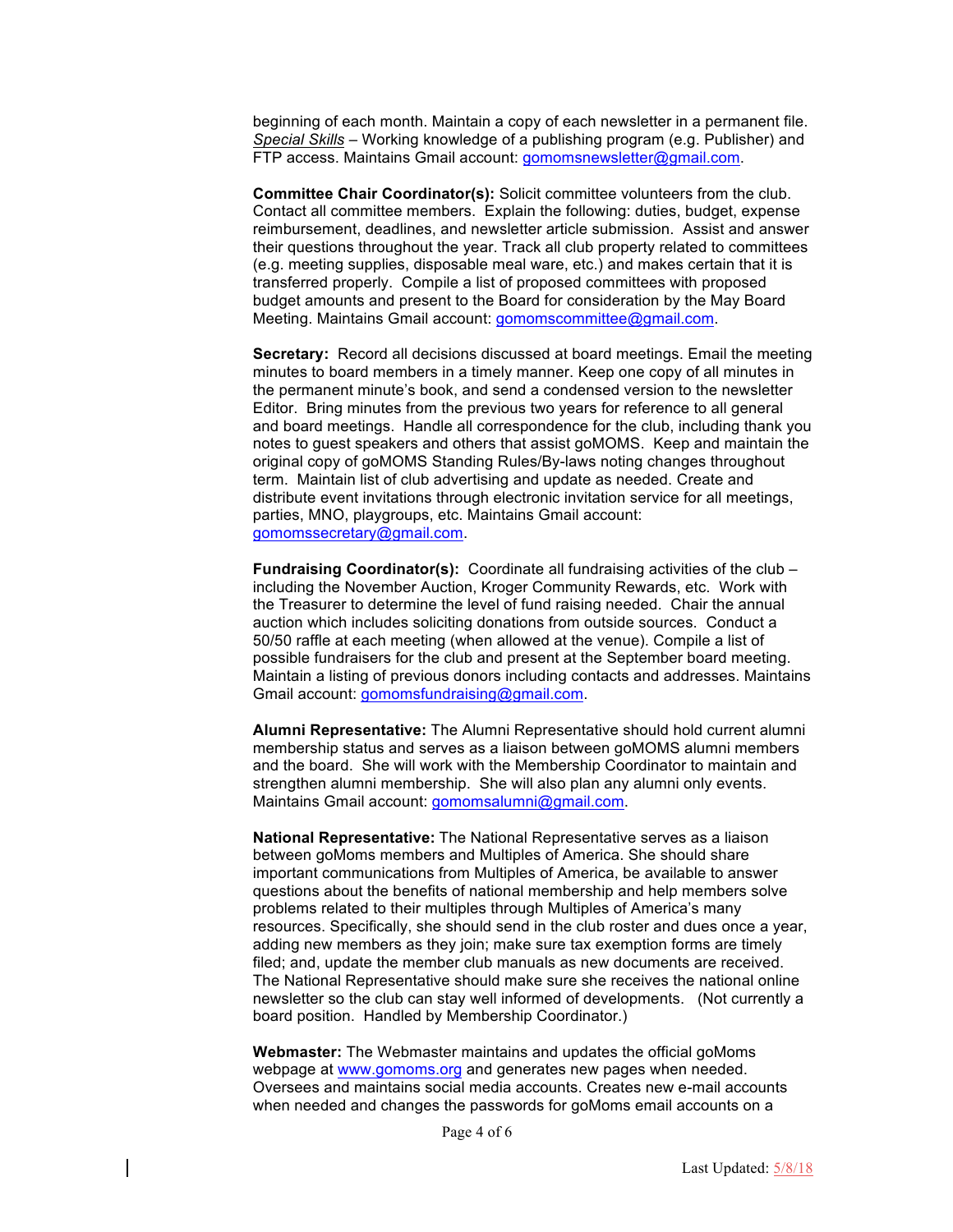yearly basis. Provides support to other board members by creating items such as forms, spreadsheets, flyers, etc. Maintains Gmail account: gomomswebmaster@gmail.com.

**Sale Coordinator (s):** The Sale Coordinator secures the location and sets the dates for the for the fall and spring sales. Her responsibilities include: soliciting and communicating with member sellers, advertising for the sale, update registration form and sales flyers, obtain permits for signs, assign jobs and notify other MOM clubs of the sale. She reports to board meetings to give updates, request assistance, and report outcome of sale profits/success. Maintains Gmail account: gomomssalecoordinator@gmail.com

#### **ARTICLE VI – COMMITTEES/CHAIRWOMEN**

- **Section 1 General Duties:** Keep an up-to-date committee folder including: duties, procedures, activities, and expenses. Report to members via the meetings and the newsletter. Submit itemized expenses with proper forms and receipts to the Treasurer within one month. Plan and organize their event and/or position responsibilities.
- **Section 2 Committee Descriptions:** See attachment to Standing Rules

## **ARTICLE VII – NOMINATIONS AND ELECTIONS**

- **Section 1** Nominating Committee: The Vice-president will serve as chairwoman of the nominating committee (or secure an alternate) with two other members: one from the current Board, and one from the general membership. The President is an ex-officio member.
- **Section 2 Nominating Procedures:** The Vice-president will submit a volunteer form for the March/April newsletter. The committee will meet in March/April to consider nominees from the completed volunteer forms and solicit volunteers (for positions not represented) to present at least one name for each office to be filled. The slate will be presented at the April board meeting and printed in the May newsletter. Nominations may also be made from the floor at the May general meeting, if consent has been obtained from the nominee.
- **Section 3 Elections:** A ballot will be conducted at the May general meeting. The Vicepresident will appoint two tellers (neither of whom may be nominees), to secretly count the ballots, with the secretary. A majority vote will elect, if a minimum of 25 Full members cast a vote (including absentee ballots).
- **Section 4 Installation:** A dinner will be held in June for the installation of new officers.

## **ARTICLE VIII – AMENDMENTS**

**Section 1 Amendments to the By-laws:** These By-laws may be amended at **any general meeting if ALL** of the following rules are adhered to:

> \*Amendment was submitted in writing to all members one-month prior \*A minimum of twenty-five Full Members (including absentee ballots) cast a vote \*Two-thirds (2/3 or 67%) of all votes cast pass the change

**Section 2 Amendments to the Standing Rules:** Changes to the standing rules may be made (without prior notice) at any meeting. Majority vote (51%) of Full Members present passes the change.